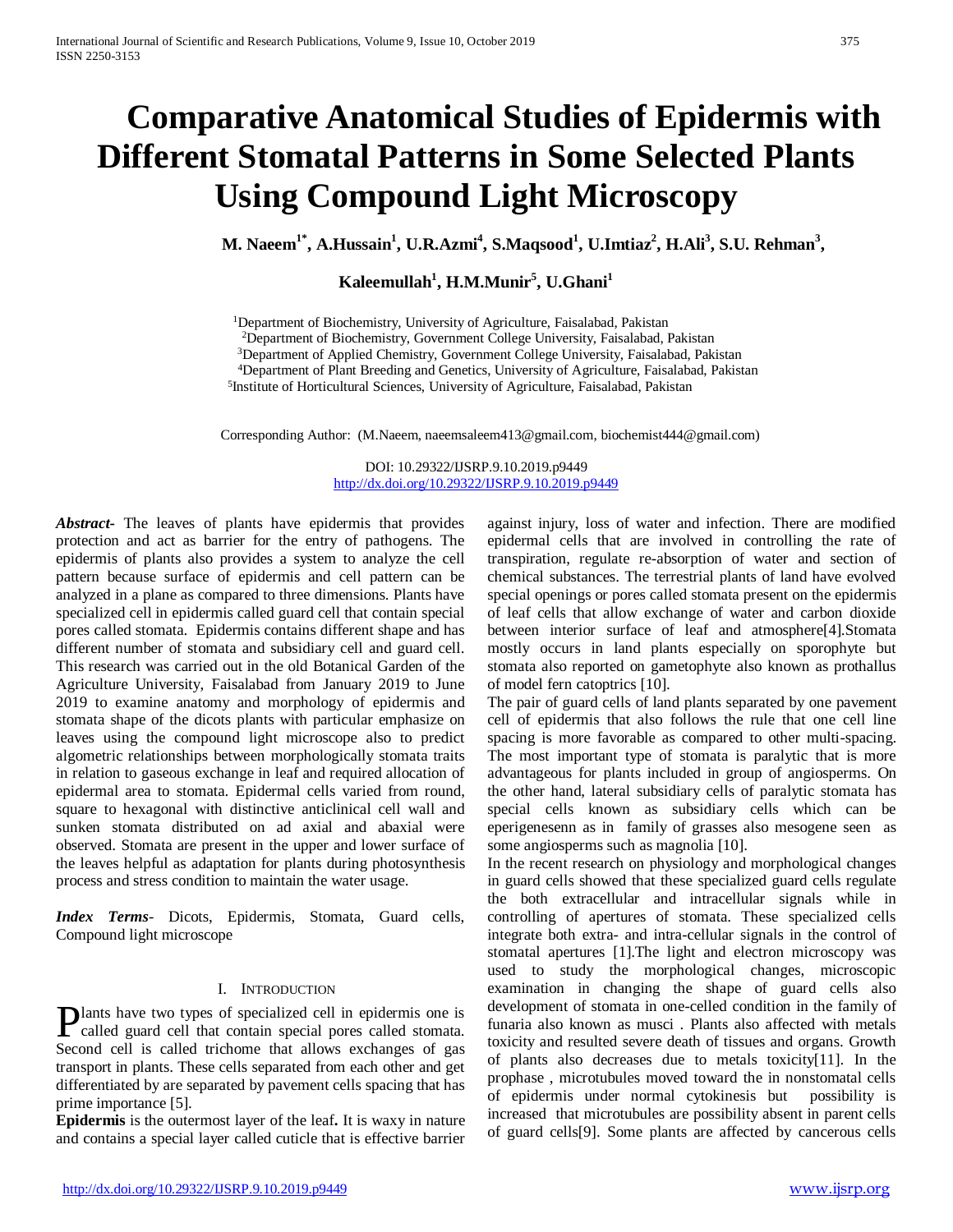that may damage certain parts of plants and ultimately leads to death [12].

Stomatal Precursor cells of stomata also called meristemoids showed changes in the shape of guard cells by undergoing several asymmetric divisions before going into stages of further differentiation [8]. Recent studies on biological aspects of stomata showed that space in epidermis of leaf to stomata in order to regulate normal balance between carbon dioxide that a plant needs for growth and development and use of water for regulation of transpiration [2].

The main objective of this research work is to examine the morphology of epidermis and stomata shape of the dicots plants with particular emphasize on leaves using the compound light microscope also to predict algometric relationships between morphologically stomata traits in relation to gaseous exchange in leaf and the required allocation of epidermal area to stomata.

## II. MATERIALS AND METHODS

The research was carried out in field and laboratory to investigate the epidermis and stomatal shape of the dicots plants that were selected for this research with particular emphasize on leaves. The methods and procedures for each experiment are given below. Here below a detailed of area of study of time, sample collection and description of the experimental site, microscopic examination, description of experimental materials.

## *Description of the Experimental site*

*Sampling and Microscopic Examination* 

The plants were collected from the old botanical garden of the Agriculture University Faisalabad, Pakistan. The research was time period between January 2019 to june 2019 conducted to investigate the epidermis and stomatal shape of the dicots plants that were selected for this research with particular emphasize on leaves. In the dicots plants the epidermis are the tubular and irregular in shape.

Smooth leaves without many leaf hairs were collected. Microscope slides were used for microscopic examination of adaxial and abaxial surface of dicots leaves. Bended the fresh leaves to break the surface or tear the leaf from the edge [13]. After Cut the epidermal layer was carefully separated from the leaf and placed on a microscope slide. Placed a cover slip on the sample and viewed under the compound light microscope according to the procedure [3]. In an unstained epidermis it helps to close the iris diaphragm a little to increase contrast and see the cell walls clearly. Digital camera was used to capture microscope images of the leaf surfaces.

## III. RESULTS AND DISCUSSION

On the basis of careful microscopic examination fine and smooth surface of epidemis was observed. Stomatapresent on epidermal cells of leaves evenly distributed on the lower and upper epidermal surfaces. The stomata were very numerous and deeply sunken below the surface of leaf. Different type of stomata carefully observed for microscopic examination of epidermis of the plants. Mesogenous stomata in which the subsidery cells have the cooonorigin with guard cells and other is the perigenous which develop from the protodermal cells. Different type of the stomatal shapes has been observed during the research works that are similar in shape to the shape of the dicots plants epidermis shown. These are like the anomocytic type in that guard cells are surround by many similar in size and shape to the epidermal cells means here no subsidery cells are found. Crucuferious type show that guard cells are surrounded by three subsidery cells of unequal size. Paracytic type show that guard cells accompanied by one or more subsidiary cells parallel to axes. Diacytic type in which stomata surround by the two subsidiary cells. These shapes of the cells are shown under the microscope.

# A B C

**Fig 1.( A) Leaf shape of Chorisiaspeciosa (B) Stomatal Distribution And Epidermal Cells in Adaxial surface (c) Stomatal Distribution Epidermal Cells in Abaxial surface**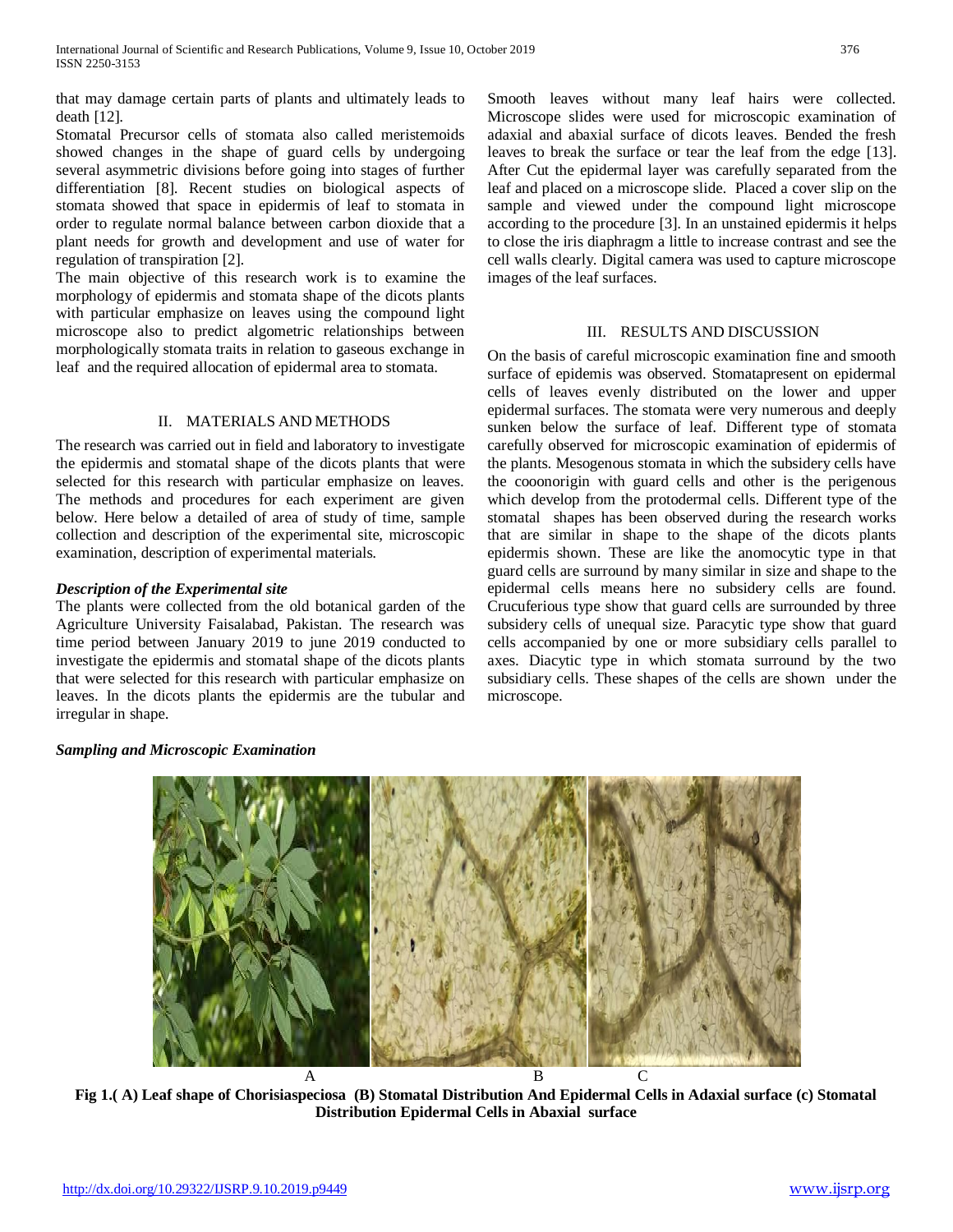

**Fig 2.( A) Leaf shape of Morella cerifera (B) Stomatal Distribution And Epidermal Cells in Adaxial surface (c) Stomatal Distribution Epidermal Cells in Abaxial surface**



**Fig 3.( A) Leaf shape of** *Ficusbenghalensis* **(B) Stomatal Distribution And Epidermal Cells in Adaxial surface (c) Stomatal Distribution Epidermal Cells in Abaxial surface**



**Fig 4.( A) Leaf shape of Litchi chinensis (B) Stomatal Distribution And Epidermal Cells in Adaxial surface (c) Stomatal Distribution Epidermal Cells in Abaxial surface**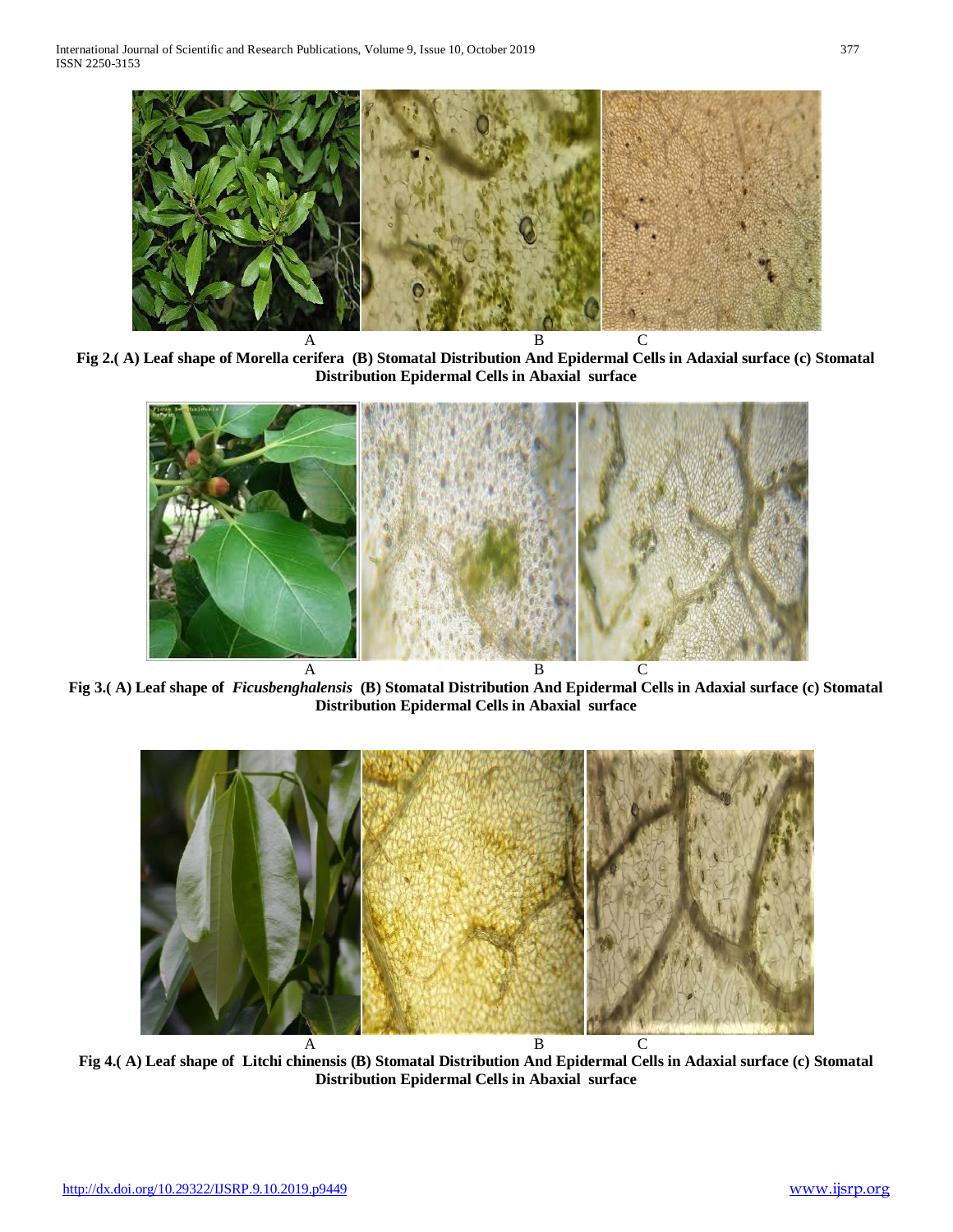

**Fig 5.( A) Leaf shape of** *Acer negundo* **(B) Stomatal Distribution And Epidermal Cells in Adaxial surface (c) Stomatal Distribution Epidermal Cells in Abaxial surface.**



**Fig 6.( A) Leaf shape of Prunusarmeniaca (B) Stomatal Distribution And Epidermal Cells in Adaxial surface (c) Stomatal Distribution Epidermal Cells in Abaxial surface**



**Fig 7.( A) Leaf shape of Citrus medica(B) Stomatal Distribution And Epidermal Cells in Adaxial surface (c) Stomatal Distribution Epidermal Cells in Abaxial surface**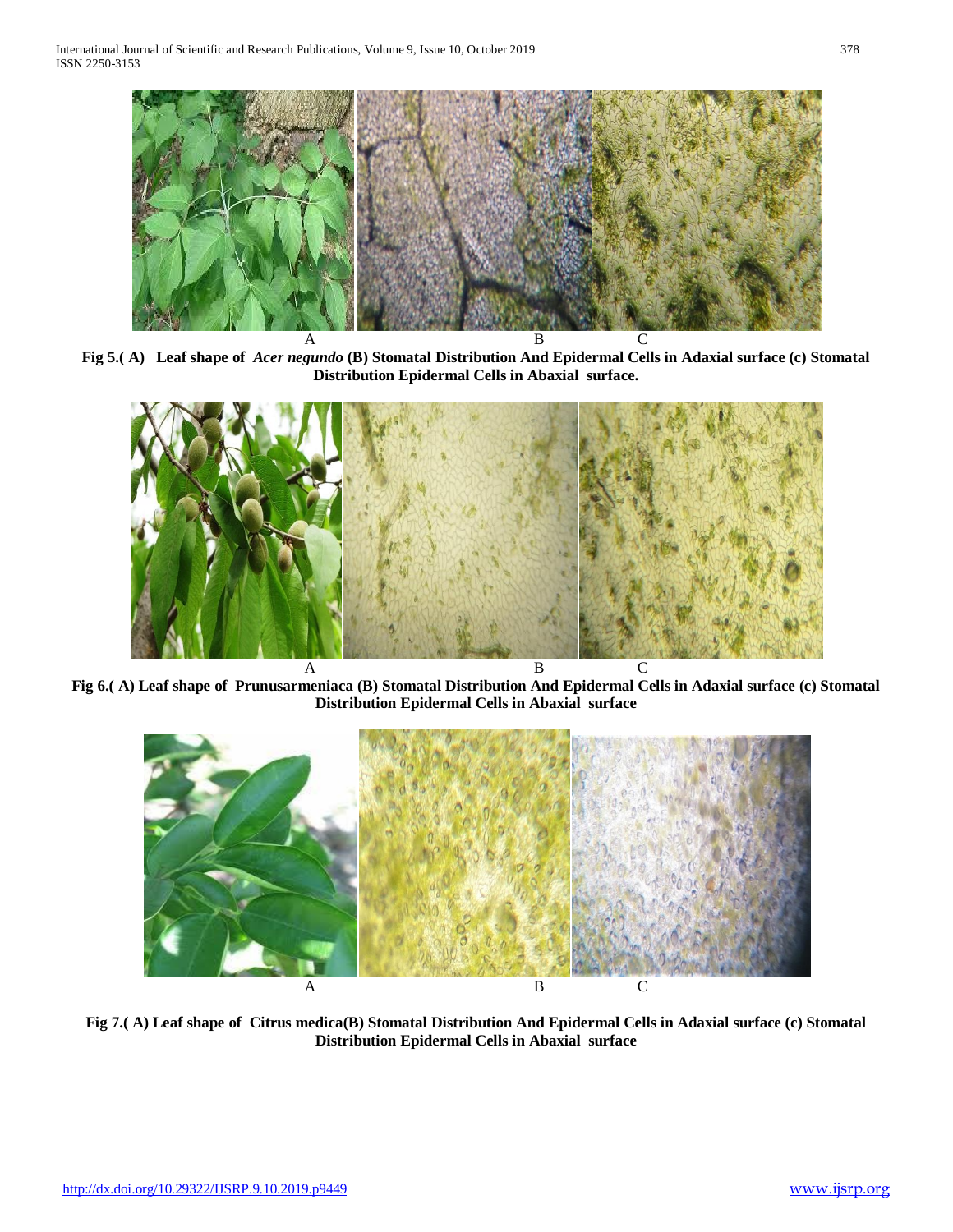

**Fig 8.( A) Leaf shape of Azadirachtaindica (B) Stomatal Distribution And Epidermal Cells in Adaxial surface (c) Stomatal Distribution Epidermal Cells in Abaxial surface**

Our research suggests that gradually changes in shape of stomata traits provide an evidence to increase gaseous exchange capacity of epidermis although deceases the division of the epidermis that is covered with stomata. Several epidermal traits in the bennettitales with the characteristic of thickenings of guard cell wall correspond to both ecologically and physiological character. Epidermal cells that contain anticlinal walls with lobed are extremely indication of adaxial or abaxial differentiated mesophyll with the purpose of balanced the rate of photosynthesis also provides mechanical strength. Bennettite leaves show polarity that influenced by genetic factors alike to those that controlling the polarity of abaxial and adaxial in angiosperm leaves [6].

Cells of epidermis shows various morphological characteristics with variations in size and number and comparable characters experimentally observed in all species with shape of cells and arrangement of anticlinal cells walls among the species. All species included in this research show curved shaped and anticlinical walls shapes of the epidermal cells are irregular. The shape associated with anticlinal walls considered a fundamental adaptation in relation to environment typically curved and straight anticlinal walls[7].

## IV. CONCLUSION

The current research work summarizes microscopic examination of epidermis dicots leaves. Different type s of the stomatal shapes observed under compound light microscope included anomocytictype ,crucuferious type, paracytic type and diacytic type . Stomata is present in the upper and lower surface of the leaves observe clearly which help the plants during photosynthesis process and stress condition to maintain the water usage.

## **Conflict of Interest**

The author declared that there is no conflict of interest towards this research. All authors contributed for completion of the research. All authors agreed for publication of this research.

## **REFERENCES**

- [1] Acharya BR , Assmann SM. Hormone interactions in stomatal function. Plant Molecular Biology. 2009; 69, 451-462
- [2] Boer HJ, Price CA,Wagner F , Dekker SC, Franks PJ ,Veneklaas EJ. Optimal allocation of leaf epidermal area for gas exchange. New Phytologist2016;210:1219-1228.
- [3] Coopoosamy MR, Naidoo KK. Anatomical features of medicinal importance of Aloe excels. African Journal of Biotechnology2011; 10(39):7622-7632
- [4] CranePR,KenrickP.The origin and early evolution of plants on land. Nature.1997;389:33.
- [5] Larkin JC, Marks MD, Nadeau J ,Sackc F. Epidermal Cell Fate and Patterning in Leaves.The plant Cell9. 1997;1109-1120
- [6] Mathew H ,Chare P, Cyri D,Giovanni D ,Marcos T ,Gaudio G , Mauro C. An Allocation of the epidermis to stomata relates to stomatal phsiological control:Stomatal factors invoilved in the evolutionary diversification of the angiosperms and development of amphistomaty. Environmental and Experimental Botany2018;151:55-63
- [7] Norfaizal G, Noraini T, Latif A, Masrom H , Salmaniza S. Variation in the stomatal types and anticlinical wall pattern in Malaysian Spindaceeae Species. Asian journl of Microbiolology, Biotechnology and Enviroenmtal Sciences. 2018;20(2):387-403
- [8] Pillitteri LJ , Sloan DB , Bogenschutz NL , Torii KU. Termination of asymmetric cell division and differentiation of stomata. Nature.2007;445:501-505.
- [9] Sack F, Fred D ,Paolillo DJ.Incomplete Cytokinesis in Funaria Stomata. American journal of Botany 2006;72:1325.
- [10] Rudall P J, Gardens RB, Hilton J.Tansley review Several developmental and morphogenetic factors govern the evolution of stomatal patterning in land plants. New Phytologist. 2013;200:598-614.
- [11] Shafiq S, Adeel M , Raza H, Iqbal R , Ahmad Z , Naeem M, Sheraz M, Ahmed Azmi,UR. Effects of Foliar Application of Selenium in Maize ( Zea Mays L.) under Cadmium Toxicity. Biological Forum-An International Journal 2019;11(2): 27-37
- [12] Naeem M, Hayat M, Qamar AS, Mehmood T, Munir A, Ahmad G, Azmi UR, Faryad MA, Talib MZ, Irfan M, Hussain A, Hayder MA, Ghani U, Mehmood F. Risk factors, genetic mutations and prevention of breast cancer. Int. J. Biosci.2019. 14(4), 492-496.
- [13] Ahsan M, Aslam M, Akhtar M.A, Azmi U.R, Naeem M, Murtaza G, Irfan M, Shafiq S. Effect of inoculation of three rhizobial strains on maize hybrids. J. Bio. Env. Sci. 2019.14(6), 168-177.